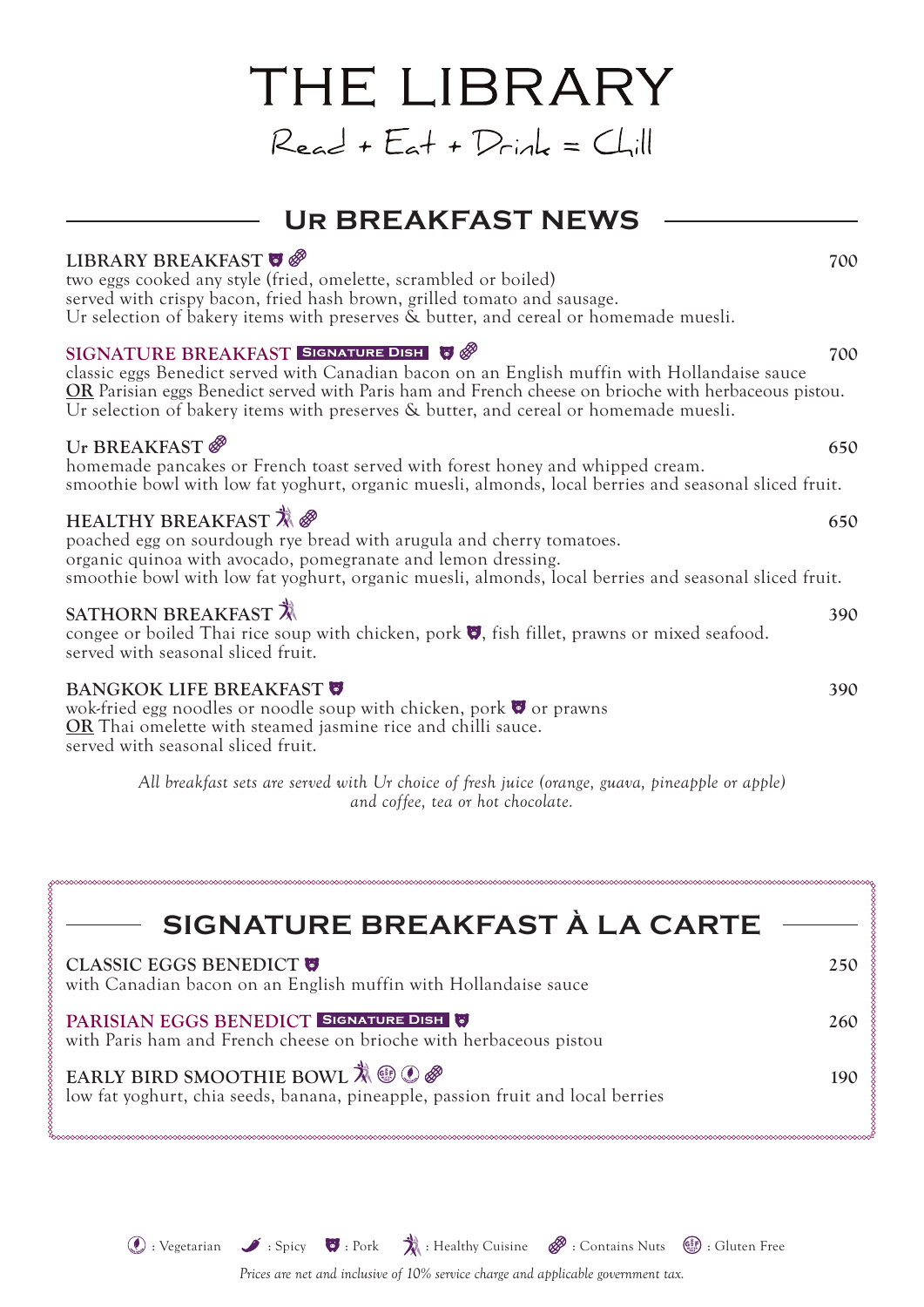# **GARDENING NEWS**

| <b>CAESAR SALAD</b><br>The classic with Romaine lettuce, Parmesan cheese, Caesar dressing and croutons<br>(add grilled chicken fillet - THB 80)         | 280 |
|---------------------------------------------------------------------------------------------------------------------------------------------------------|-----|
| PAN-SEARED TUNA SALAD <b>X</b> <sup>®</sup><br>with orange, fennel, cherry tomatoes and orange vinaigrette                                              | 380 |
| YUM WOON SEN TALAY $\mathscr{I} \overset{\ast}{\mathcal{R}}$ $\circledR$<br>spicy glass noodle salad with seafood in a chilli, garlic and lime dressing | 320 |
| FARMER'S SALAD SIGNATURE DISH ① 欢 ③ @<br>with honey-roasted pumpkin, quinoa, pine nuts, cherry tomatoes, avocado<br>and lemon & honey vinaigrette       | 320 |
| ORGANIC TOMATO SALAD $\blacksquare$<br>with serrano ham, burrata cheese, arugula, basil oil and balsamic reduction                                      | 380 |

| <b>SOUP SCOOP</b>                                                                                         |     |
|-----------------------------------------------------------------------------------------------------------|-----|
| TOM YUM GOONG ✔ <sup>● </sup> *<br>sour and spicy prawn soup with mushrooms, lemongrass and kaffir leaves | 320 |
| WILD MUSHROOM CAPPUCCINO SIGNATURE DISH<br>with herb croutons and white truffle foam                      | 280 |
| TOM KHA GAI ®<br>chicken, coconut and galangal soup with lemongrass, kaffir leaves and chilli oil         | 240 |
| ORGANIC TOMATO CREAM SOUP ©<br>with tomato relish and basil oil                                           | 240 |

| <b>RED HOT NEWS</b>                                                                                                                        |     |
|--------------------------------------------------------------------------------------------------------------------------------------------|-----|
| PORK ON BAMBOO STICKS <b>W</b><br>with sweet & sour tamarind dip and sticky rice                                                           | 220 |
| POH PIA THORD $\mathcal{O}$<br>deep-fried vegetable spring rolls with sweet chilli sauce                                                   | 180 |
| SATAY GAI $\mathscr{I}$<br>marinated chicken skewers with herb and turmeric served with peanut sauce,<br>toasted bread and cucumber relish | 220 |
| KOR MOO YANG $\mathscr I$<br>grilled Thai-marinated pork collar with spicy tamarind sauce                                                  | 280 |
| THORD MUN GOONG $\bullet$<br>deep-fried prawn cakes served with plum sauce                                                                 | 280 |
| HERB-RUBBED CHICKEN ✔ ®<br>grilled Thai-marinated chicken thigh served with green papaya salad and sticky rice                             | 260 |

 $\mathcal{O}:$  Vegetarian  $\mathcal{I}:$  Spicy  $\mathcal{O}:$  Pork  $\mathcal{V}:$  Healthy Cuisine  $\mathscr{P}:$  Contains Nuts  $\mathscr{G}:$  Gluten Free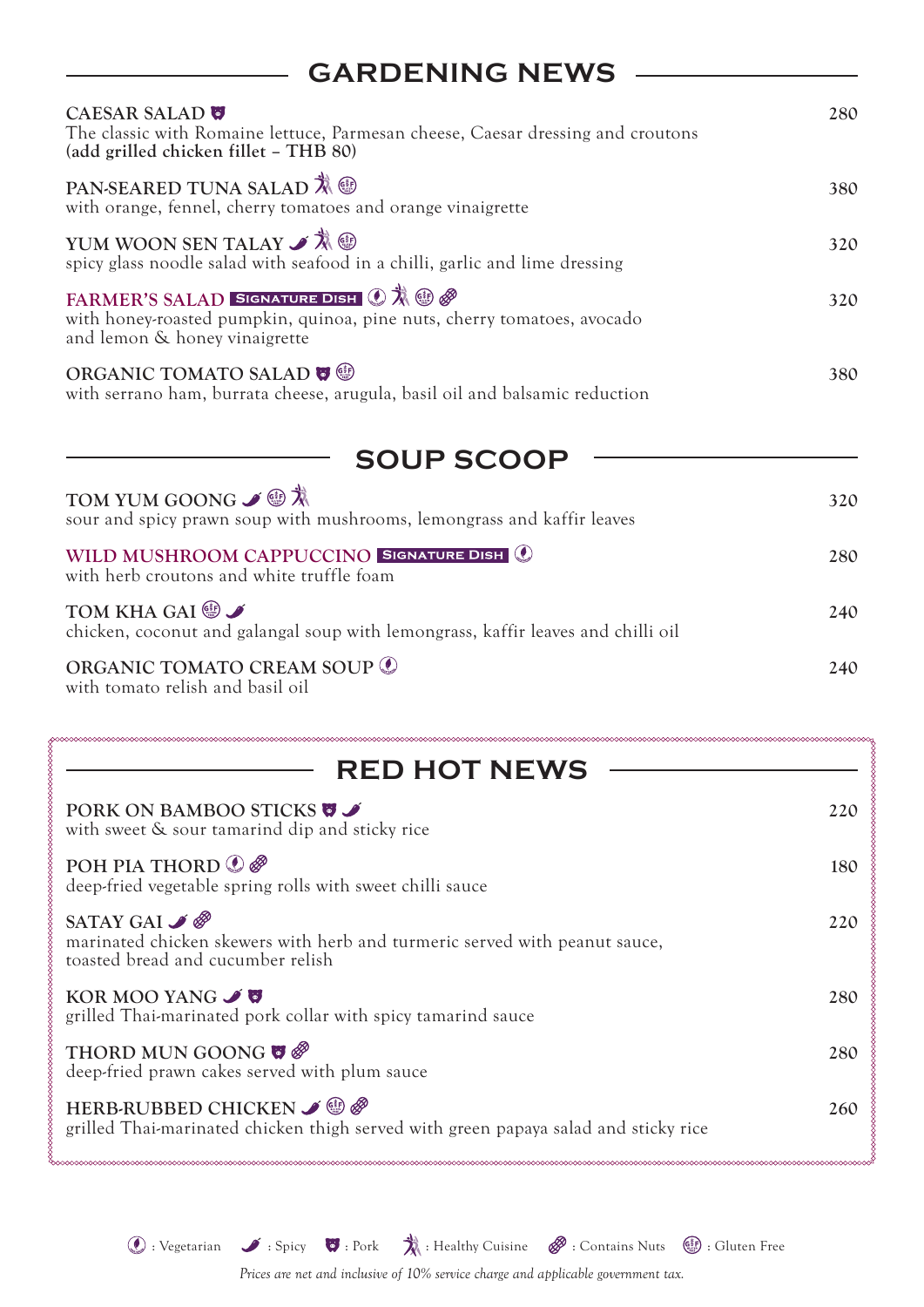| <b>SPICY GOSSIP</b>                                                                                                                           |     |
|-----------------------------------------------------------------------------------------------------------------------------------------------|-----|
| GRANDMA'S MASSAMAN CURRY J ®<br>with braised Australian beef shank, shallots, potatoes, peanuts and steamed jasmine rice                      | 380 |
| CHICKEN GREEN CURRY<br>with eggplant, Thai sweet basil and pan-fried paratha bread                                                            | 280 |
| U SATHORN FRIED RICE SIGNATURE DISH JU<br>with crab meat and chilli paste, served with grilled Thai-marinated pork collar<br>and tamarind dip | 380 |
| PAD KAPRAO WAGYU<br>stir-fried wagyu beef with garlic, chilli and holy basil served with a fried egg<br>and steamed jasmine rice              | 450 |

### **LOCAL NEWS**

| PAD THAI GOONG $\ddot{\lambda} \circledast \mathscr{D}$<br>stir-fried rice noodles with dried shrimp, egg, bean sprouts, prawns and tamarind sauce                                | 350 |
|-----------------------------------------------------------------------------------------------------------------------------------------------------------------------------------|-----|
| BAKED SRIRACHA PINEAPPLE RICE @<br>with Chinese pork sausage, pork floss, curry powder, egg, chicken satay and peanut sauce                                                       | 350 |
| KHAO PAD GAI, MOO <b>U</b> , GOONG<br>egg-fried rice with chicken, pork or prawns, served with a fried egg                                                                        | 320 |
| PAD KAPRAO GAI, MOO <b>V</b> , GOONG, TALAY<br>stir-fried chicken, pork, prawns or seafood with garlic, chilli and holy basil<br>served with a fried egg and steamed jasmine rice | 320 |
| PAD SEE-EW GAI, MOO <b>U</b> , TALAY<br>fried flat rice noodles with chicken, pork, or seafood and soy sauce, kale, carrots and egg                                               | 320 |
| RAD NAH GAI, MOO <b>W</b> , TALAY<br>pan-fried rice noodles topped with chicken, pork or seafood in soy sauce gravy and kale                                                      | 320 |

| <b>MODERN ASIAN NEWS</b>                                                                                                                              |     |
|-------------------------------------------------------------------------------------------------------------------------------------------------------|-----|
| U STYLE SUMMER ROLL SIGNATURE DISH & O<br>organic vegetables and herbs wrapped in rice paper with tempura prawns,<br>fish sauce reduction and peanuts | 32C |
| GOLDEN DUCK BREAST $\mathscr{I}$<br>with chilli and bean sauce, cashew nuts, Hong Kong kale and egg-fried rice                                        | 380 |
| GOCHUJANG CHICKEN $\mathscr{I}$ $\mathscr{P}$<br>fried chicken tossed with gochujang sauce served with kimchi and steamed jasmine rice                | 350 |

 $\mathcal{O}:$  Vegetarian  $\mathcal{I}:$  Spicy  $\mathcal{O}:$  Pork  $\mathcal{V}:$  Healthy Cuisine  $\mathscr{P}:$  Contains Nuts  $\mathscr{G}:$  Gluten Free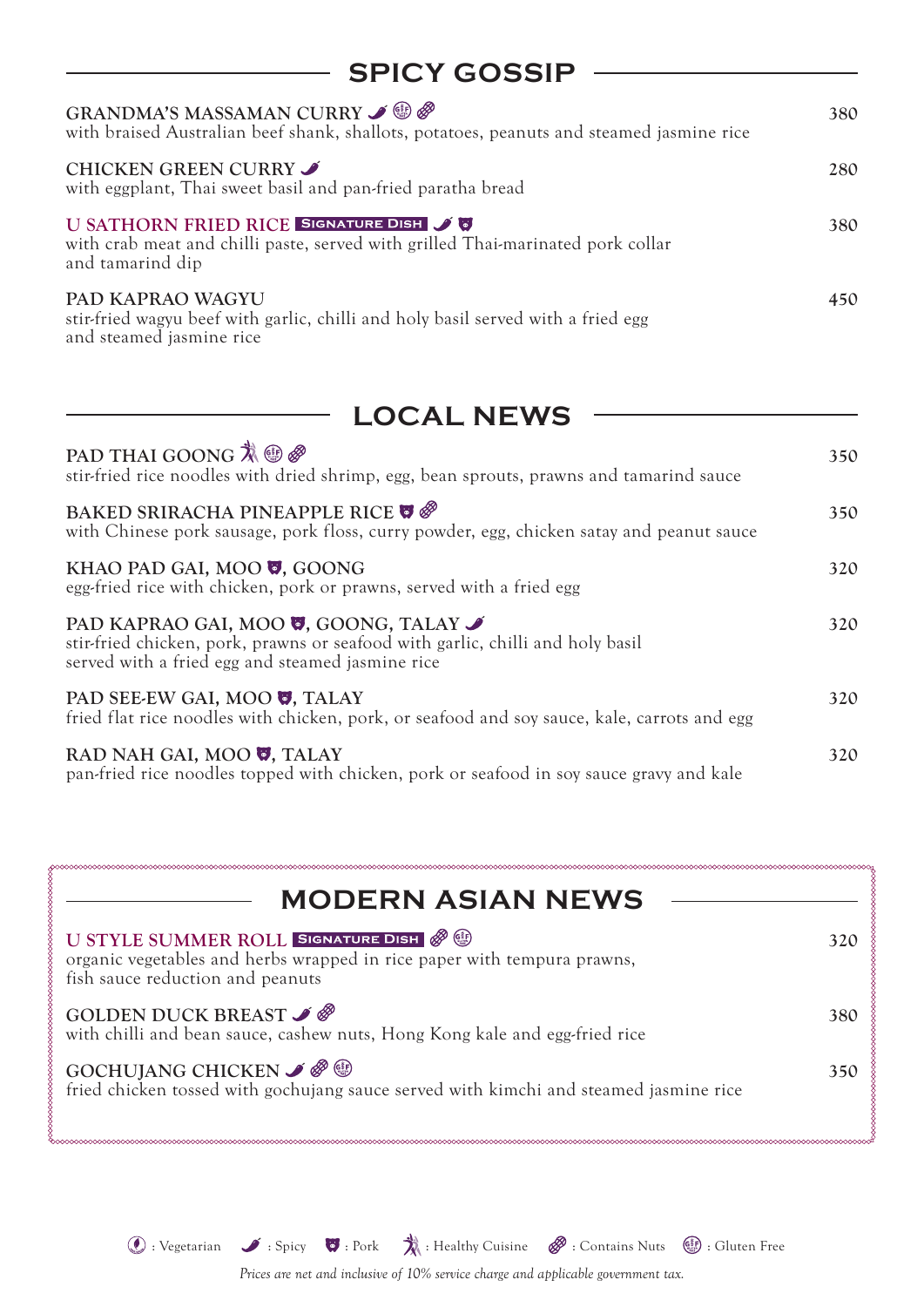| <b>EDITOR'S FAVOURITES</b>                                                                                                   |     |
|------------------------------------------------------------------------------------------------------------------------------|-----|
| TARTE FLAMBÉE<br>smoked bacon and onion tart with French Brie cheese                                                         | 380 |
| FALAFEL BURGER <b>O</b><br>homemade crunchy falafel with tahini mayonnaise, cucumber, tomato and French fries                | 320 |
| TRUFFLE CROQUE-MONSIEUR SIGNATURE DISH<br>grilled Paris ham, truffle & cheese sandwich served with French fries and coleslaw | 380 |
| U CLUB SANDWICH SIGNATURE DISH<br>with crab meat, slow-cooked chicken, ham, sunny side up quail eggs and French fries        | 420 |
| WAGYU BEEF BURGER<br>topped with a fried egg, smoked bacon, lettuce, onions, Gruyère cheese and tomato                       | 450 |

| <b>EDITOR'S PICKS</b>                                                                                          |     |
|----------------------------------------------------------------------------------------------------------------|-----|
| LINGUINI AGLIO E OLIO ♥<br>with fresh Italian sausage, garlic, dried chilli and slow-roasted cherry tomatoes   | 310 |
| SPAGHETTI IN CARBONARA SAUCE @<br>with crispy smoked bacon, a poached egg and Parmesan cheese                  | 340 |
| <b>BUCATINI PASTA SIGNATURE DISH &amp;</b><br>with Bolognese sauce, grilled wagyu beef and Parmesan cheese     | 480 |
| <b>FETTUCCINE PASTA</b><br>with truffle cream sauce, Parmesan cheese and grilled chicken breast                | 420 |
| PAN-SEARED BARAMUNDI ®<br>served with sautéed vegetables, saffron potato, fennel and fresh herb butter sauce   | 480 |
| PAN-SEARED NORWEGIAN SALMON &<br>served with grilled asparagus, arugula, crispy capers and saffron cream sauce | 520 |
| GRILLED TAJIMA WAGYU BEEF STEAK S<br>served with French fries, arugula and red wine jus                        | 650 |
| GRILLED ORGANIC PORK CHOP<br>with crushed pumpkin, shimeji mushrooms, confit tomato and chorizo jus            | 450 |

 $\mathcal{O}:$  Vegetarian  $\mathcal{I}:$  Spicy  $\mathcal{O}:$  Pork  $\mathcal{V}:$  Healthy Cuisine  $\mathscr{P}:$  Contains Nuts  $\mathscr{G}:$  Gluten Free